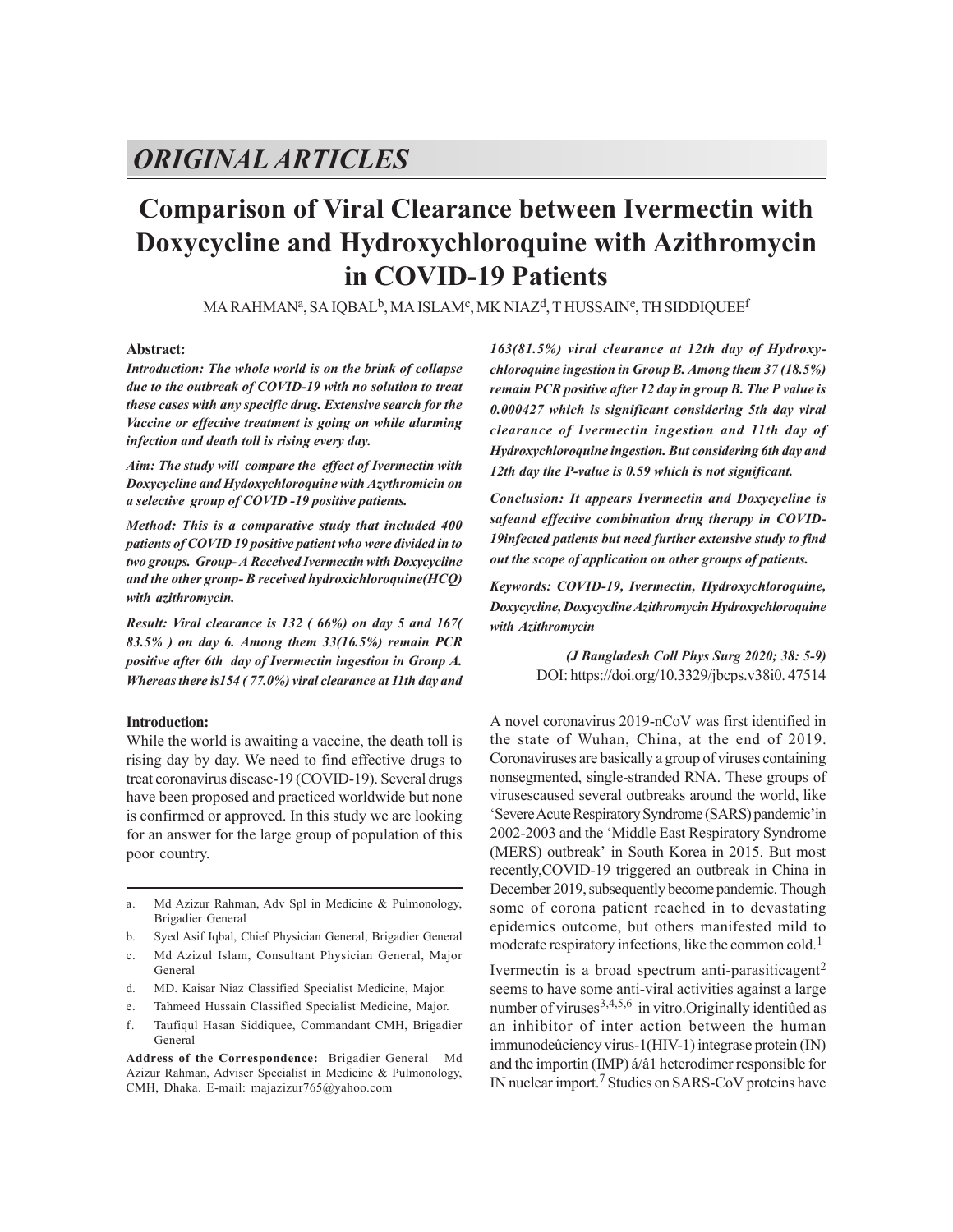revealed a potential role for IMPá/â1 during infection in signal dependent nucleocytoplasmic shutting of the SARS-CoVnucleo capsid protein,8,9,10 that may impact host cell division,  $11,12$  addition of the SARS-CoV accessory protein ORF6 has been shown to antagonize the antiviral activity of the STAT1 transcription factor by sequestering IMPá/â1 on therough ER/ Golgi membrane13. Taken together, these reports suggested that Ivermectin's nuclear transport inhibitory activity may be eûective against SARS-CoV-2. When doxycycline was combined with macrocyclic lactonesin adult worms, ivermectin efficacy was 80% compared with 9% when treatment was performed with doxycycline alone 14 The largest dose intensity with registered pharmacokinetic parameters in healthy subjects is 120 mg, corresponding to up to 2000  $\mu$ g/kg.<sup>15</sup>

HCQ has shown antiviral effects at both preinfection and postinfection stages. HCQ could interfere with the glycosylation of angiotensin-converting enzyme 2, thereby reducing the binding efficiency between angiotensin-converting enzyme 2 on host cells and the SARS-CoV-2 spike protein. Moreover, HCQ could be able to block virus fusion with the host cell through the inhibition of protease activity in cleaving corona virus surface spike proteins.<sup>16</sup>

Far less is known about the antiviral effects of azythromicin, which has been suggested to interfere with influenza virus internalization<sup>17</sup>. Interestingly, CLQ is also considered as an inhibitor of endocytic pathways through an elevation of endosomal  $pH^{18}$ . azithromycin was added to hydroxychloroquine, the efficiency of SARS CoV-2 elimination was significantly improved.<sup>19</sup>

Regarding diagnosis till now no test is gold standard making it more challenging in diagnosing the disease.Specificity of RT-PCR is dependent on site, like 63% for nasal swabs, and only 32% for throat/ pharyngeal swabs.<sup>20</sup>

#### **Method:**

It's a prospective comparative studyconducted at Combined Military Hospital Dhaka. Total 400 Covid-19 PCR positive patients were included in this study. Among them 200 cases received ivermectin 18 mg on first day and Doxycycline 100 mg twice daily for 05 days comprising Group A and the rest 200 patients were given hydroxichloroquine 800 mg on first day then 400mg daily for 10 days and azithromycin 500 mg one day then 250 g daily for 4 days comprised Group B.Diagnosis of Covid-19 was done by RT-PCR from nasal and pharyngeal swab. The patients who had mild to moderate disease according to 'National Guideline on clinical management of coronavirus disease 2019 (COVID-19) version 7.0' were included in this study. Severe and critical patients were excluded from the study.Patientswere admitted in corona ward in April 2020 were given RT- PCR on 11th day and 12th day in Group B after completion of the recommended dose. Whereas the PCR test were done on 5th and 6th day after ingestion of Ivermectin in corona ward during May 2020 in Group A. The date of check Rt-PCR was determined by the recommended dose of different drugs used in this study.

#### **Result:**

Total 400 patients were included in this study. None developed severe or critical disease during study.

| .,<br>۰,<br>×<br>I<br>۰, |
|--------------------------|
|--------------------------|

| Demographic profile $(n=400)$ |               |          |  |  |
|-------------------------------|---------------|----------|--|--|
| Demographic profile           | Group A       | Group B  |  |  |
| Mean age in years             | 36.4          | 39.42    |  |  |
| Age range in years            | 17-74         | 20-79    |  |  |
| Male                          | 78.5% (157)   | 188(94%) |  |  |
| Female                        | $21.5\%$ (43) | 12(6%)   |  |  |

Above table shows demographic profile in which 78.5% (157) were male; 21.5% (43) were Female in Group A and 188 (94%) male and 12 (6%) female in group B. Their age range was 17-74 with mean 36.46 years in group A and in group B age range 20-79 with mean 39.42 years.

Symptoms of the patients during admission (n=400)



**Fig.-1:** *Showing Symptoms of Patient during admission*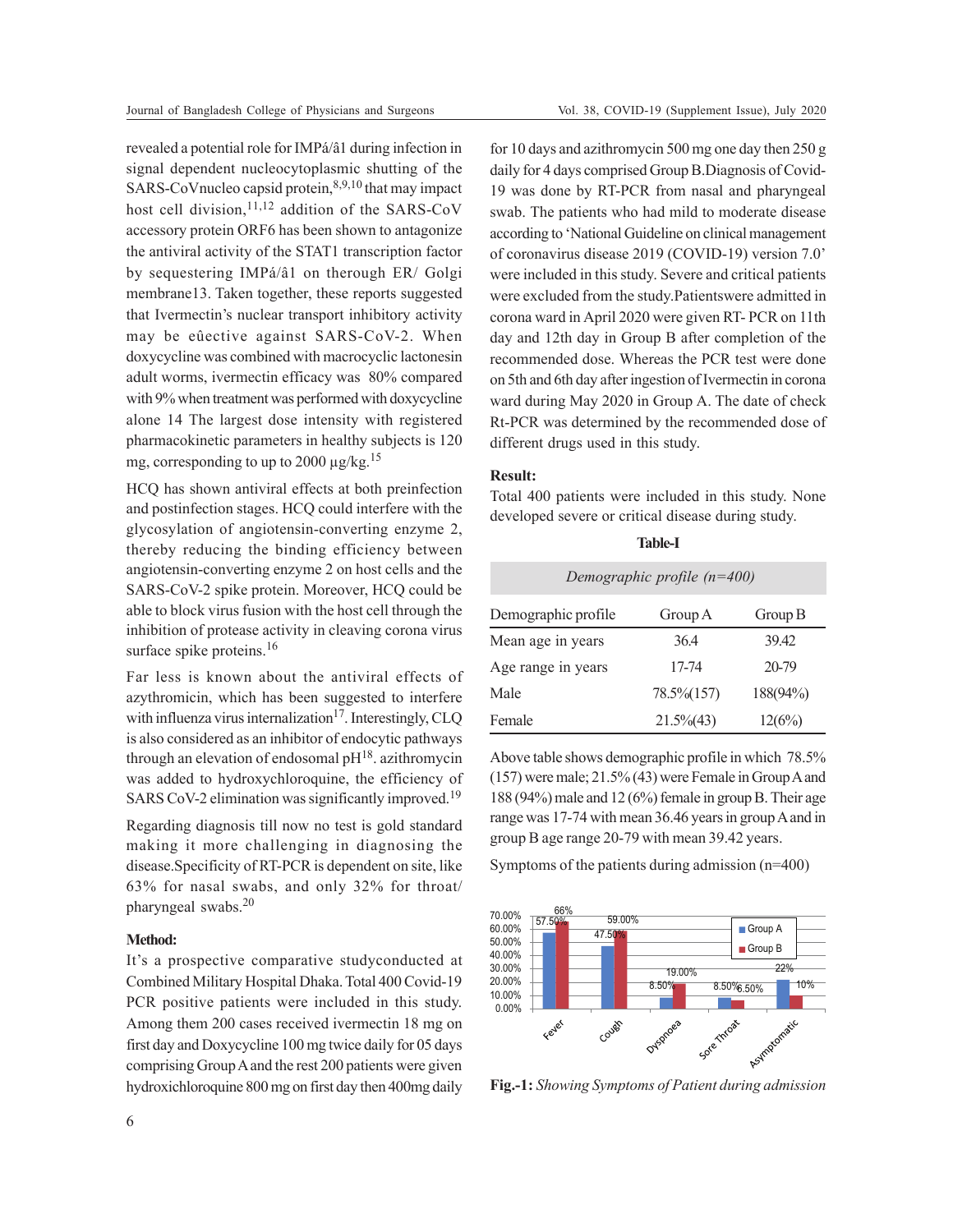It shows that maximum patient had fever 57.5% and 66% in group A and B. Then next common symptom was Cough 47.5% and 59%. There were 22% patient who had no Covid symptoms in group A and only 10% in group B

Co-Morbidities of the patients (n=400)



**Fig.-2:** *Pie chart Showing Co-morbidities of Group A*



**Fig.-3.** *Pie chart showing Co- morbidities of GroupB*

Among the patients 11 (5.5%) had hypertension in group A and  $(4\%)$  in Group B,  $(4\%)$  and  $10(5\%)$  had diabetes mellitus respectively, 7( 3.5 %) and 8( 4%) had Bronchial Asthma and 3 (1.50 % )and 6 (3%) had COPD.

Viral Clearance of Group A and B (n=400)



**Fig.-4:** *showing Viral Clearance*

Diagram showing viral clearance is 132 ( 66%) on day 5 and 167( 83.5% ) on day 6. Among them 33(16.5%) remain PCR positive after 6th day of ivermectin ingestion in Group A. Whereas there is154 ( 77.0%) viral clearance at 11th day and 163(81.5%) viral clearance at 12th day of hydroxychloroquine ingestion in Group B. Among them 37 (18.5%) remain PCR positive after 12 day in group B. The P value is 0.000427 which is significant considering 5th day viral clearance of ivermectin ingestion and 11th day of hydroxychloroquine ingestion. But considering 6th day and 12th day the P-value is 0.59 which is not significant.

#### **Table-II**

*Uncommon Symptoms in Group A and B*

| Group $A(n=200)$ |                 | Group B $(n=200)$ |                 |
|------------------|-----------------|-------------------|-----------------|
| Symptoms         | $n\binom{0}{0}$ | Symptoms          | $n\binom{0}{0}$ |
| Anorexia         | 47(23.5)        | Anorexia          | 62(31)          |
| Vomiting         | 7(3.5)          | Vomiting          | 4(2)            |
| Diarrhoea        | 24(12)          | Diarrhoea         | 14(7)           |
| Skin Rash        | 20(10)          | Skin Rash         | 2(01)           |

Above table shows some uncommon symptoms of the disease which can also be considered as drug effect due to sharing of the nature of presentation where anorexia (23.5% and 31 %) is the predominant feature is also a documented symptoms of Covid. Next effect was diarrhea (12%) in group A. Others were skin rash (10% and 1 %) and vomiting  $(3.5\% \text{ and } 2\%)$ .

#### **Table-III**

| Liver and Renal biochemical changes after drug |  |
|------------------------------------------------|--|
| intake in Group $A$ and $B$                    |  |

| Group A          | Group B               |                       |  |
|------------------|-----------------------|-----------------------|--|
| Parameter        | Mean                  | Mean                  |  |
| Serum Bilirubin  | $0.55 \pm 0.19$ mg/dl | $0.58 \pm 0.07$ mg/dl |  |
| ALT              | 34.16±21.7 IU/l       | 29.16±18.8 IU/l       |  |
| ALP              | 79.95±28.56 IU/l      | 88.6±23.77 IU/l       |  |
| GGT              | 51.23±56.18 IU/l      | 49.23±66.18 IU/l      |  |
| <b>INR</b>       | $1.142 \pm 0.084$     | $1.1 \pm 0.062$       |  |
| Serum Creatinine | $0.87 \pm 0.33$ mg/dl | $0.91 \pm 0.44$ mg/dl |  |

Above table showing the distribution of the liver and renal biochemical parameters in Group A and B. It shows that Bilirubinelevel is0.55 mg/dl and 0.58 mg/dl respectively. ALT level is 34.16 IU/L and 29.16 IU/L. ALP is 79.95 and 88.6 IU/Lin groupA and B. GGT is 51.23 IU/L and 49.23 IU/L. INR is 1.14 and 1.1 respectively.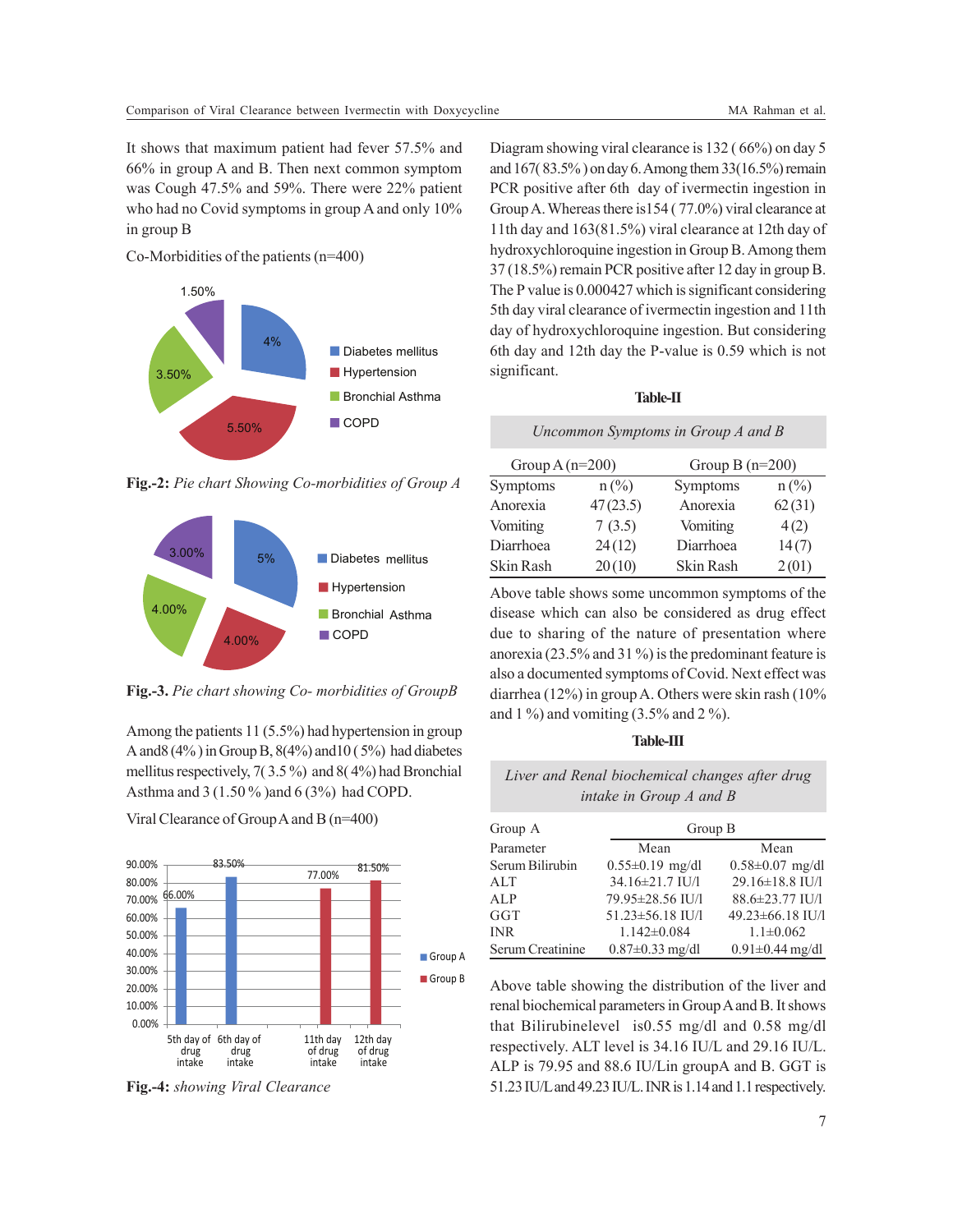Creatinine is 0.87 mg/dl and 0.91 mg/dl in Group A and group B.

## **Discussion:**

The search of effective anti-viral treatment against COVID-19 has led us to look into the existing drugs with anti-viral properties which may be effective against this novel CORONA virus. Ivermectin is a wellestablished anti-parasite drug used in both human and livestock animals. In-vitro studies have found profound anti-viral effect of this drug against several RNA viruses5including SARS-CoV-2.21 doxycycline has been is claimed to have antiviral properties by several mechanisms. 22It may also have a role of the antiinflammatory effect of doxycycline in COVID-19 infection.23In this study, 200 patients received the combination of ivermectin (18 mg single dose) and Doxycycline (100 mg twice daily for 5 days). Majority (78.5%) were male, mean age was 36 years (range 17 to 74 years).Fever (57.5%) was the commonest symptom followed by cough (47.5%), sore throat (8.5%), dyspnoea (8.5%). A significant number of patients (22%) were asymptomatic (Non-specific symptoms) in Group-A. On 5thand 6thday viral clearance were achieved by 66% and 83.5% respectively. ivermectin and doxycycline combination were well tolerated by the patients though some unusual symptoms were seen might have been attributed to the effect of drugs or to rare Covid related symptoms which were anorexia (23.5%), diarrhoea (12%), skin rash (10%) and vomiting (3.5%). No significant renal or hepatic impairment was found. ivermectin was found to be safe at current dose. 24 In Group-B Fever (66%) was also the commonest symptom followed by cough (59%), sore throat (6.5%), dyspnoea (19%). Asymptomatic (Non-specific symptoms) patients were only 10%. The effect of hydroxychloroquine (HCQ) with or without azithromycin, on COVID-19 was promising in several studies where HCQ and azithromycin showed earlier viral clearance than placebo. 25 In this study, 200 patients received HCQ & azithromycin combination. Mean age was 39.4 years (range 20-79 years) and 94% were male. All had mild to moderate disease.Viral clearance by RT-PCR of nasal and pharyngeal swab were 77% at day 11 and 81.5% at day 12. No major adverse effect were observed other than minor overlapping symptoms (anorexia 31%, diarrhoea 7%, vomiting 2%, skin rash 1%). In this study only mild to moderate COVID-19 cases were included. ivermectin and doxycycline

combination was associated with earlier viral clearance than HCQ & azithromycin combination. No severe adverse effect was observed in either group. This is a new study; So far no definite study was found on human being affecting viral clearance of covid-19. This is a observational study and we have choose very low dose of ivermectin keeping consideration of individual safety.The exact dose which will be absolutely beneficial for viral clearance of covid-19 on human being need to be determined in future by further control study.

### **Limitations**

There are few limitations of the study like a) no severe cases were included in this study, b) effect of drug combination on clinical follow up outcome were not assessed and compared, c) false negative result could not be excluded and d) cardiac effect due to drugs could not be monitored. e) Effective dose of Ivermectin to clear virus not measured.

#### **Conclusion:**

Ivermectin and Doxycycline is a safe combination and found effective in early viral clearance in mild to moderate COVID-19 patients. On the other hand Hydroxychloroquine (HCQ) and Azithromycinewas also found safe but took more time in viral clearance and it itself might putting extra adverse effect on already compromised heart from viral effect. Nevertheles further control study is required to know more about the effects of ivermectin and doxycyclin on covid -19 patient

#### **References:**

- 1. Shrikrushna et al. 2020. A review on corona virus (covid-19). wjpls, 2020, Vol. 6, Issue 4, 109-115
- 2. Gonzalez Canga, A.,et al., 2008.The pharmacokinetics and interactions of ivermectinin humans–amini review. AAPS J. 10(1),42–46
- 3. Gotz, V.,et al.,2016. Inûuenza A viruses escape from MxA restriction at the expense of eûcient nuclear vRNP import. Sci. Rep. 6, 23138.
- 4. Lund berg,L.,et al., 2013. Nuclear import and export inhibitors alter capsid protein distribution in mammalian cells and reduce Venezuelan Equine Encephalitis Virus replication. Antivir. Res. 100(3),662–672.
- 5. Tay ,M. Y.,et al., 2013. Nuclear localization of dengue virus (DENV) 1-4 non-structural protein 5; protection against all 4 DENV serotypes by the inhibitor Ivermectin. Antivir. Res. 99(3),301–306.
- 6. Wagstaû ,K. M.,et al., 2012. Ivermectin is a speciûc inhibitor of importin alpha/beta- mediated nuclear importable to